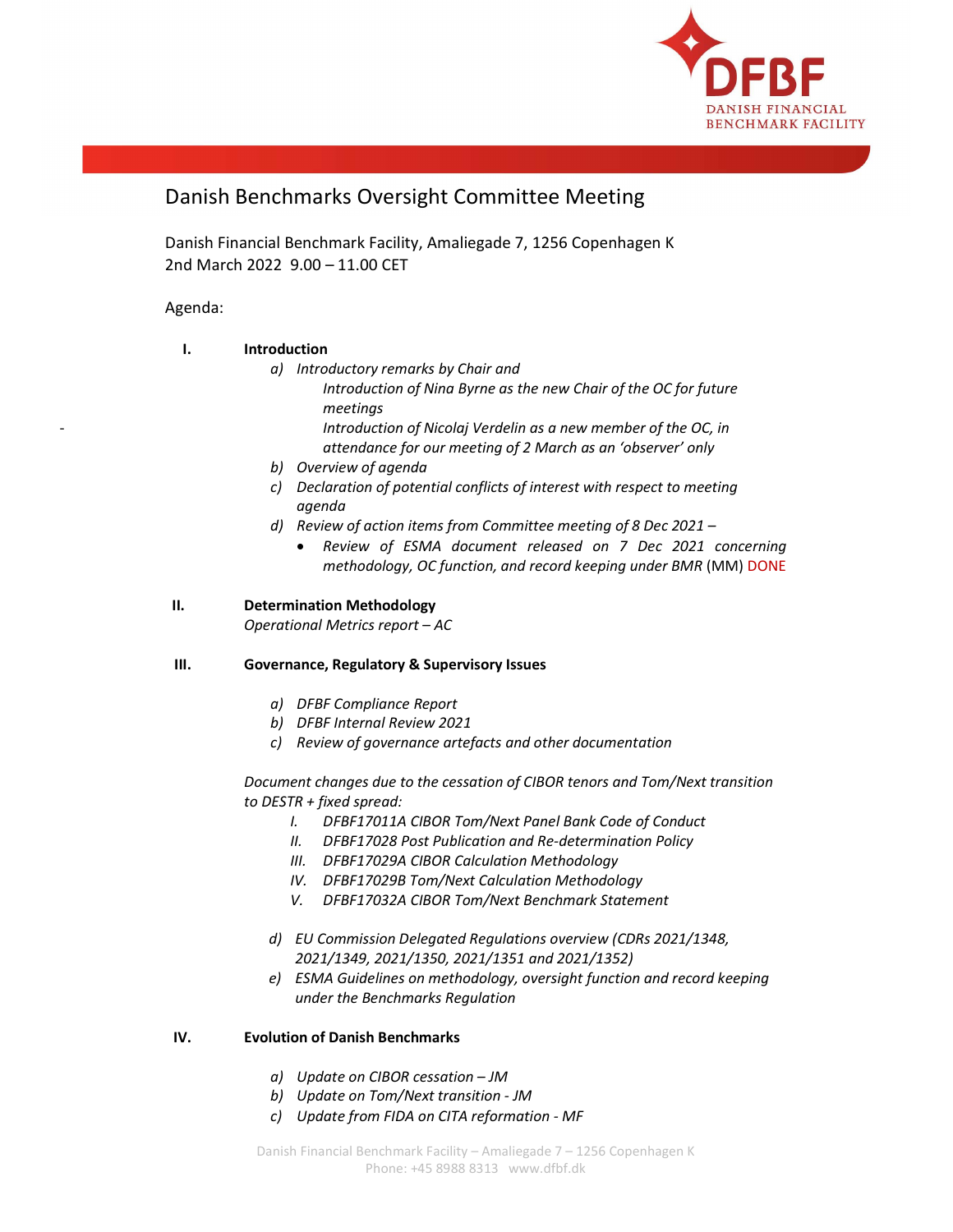- V. Board & Stakeholder Communication
- VI. AOB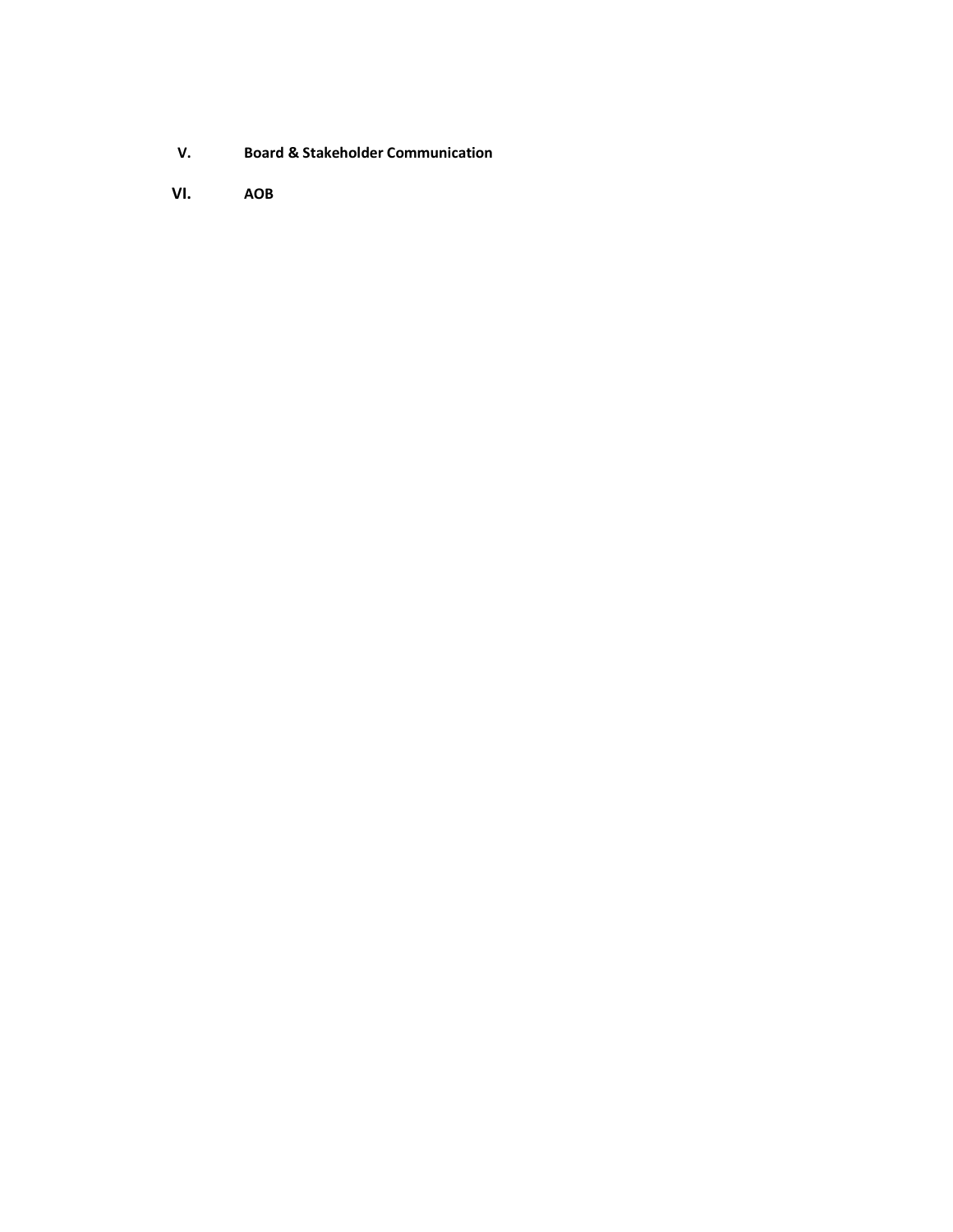#### Minutes

#### Participants:

Chair: Neil Donaldson (GRSS) - voting member (ND) Martina Mozerova (DFBF) - non-voting member (MM) Søren Kjeldsgaard (Nykredit) – voting member (SK) Steen Qvist Jørgensen (Jyske Bank) – voting member (SQJ) Morten Frederiksen (FIDA) – voting member (MF) Gregory Campbell (independent) – voting member (GC) Christine E. Habel (independent) – voting member (CEH) Nina Byrne (independent) – voting member (NB) Tomáš Kvapil (CFBF) – non-voting member (TK)

DFBF Secretariat: Eva Kops (DFBF) (EK)

#### Invited attendees:

Nicolaj Verdelin (Nykredit) (NV) Mark Beaumont (GRSS) (MB) Andrej Chudožilov (CFBF) (AC) Jesper Mortensen (DFBF) (JM)

#### I. Introduction

a) Introductory remarks by Chair and Introduction of Nina Byrne as the new Chair of the OC for future meetings Introduction of Nicolaj Verdelin as a new member of the OC, in attendance for our meeting of 2 March as an 'observer' only.

MB thanked SK for his involvement in the OC for the last three years, the same appreciation was extended to ND who is stepping down as Chairman for the OC and from June becoming an ordinary OC member. Welcome to NB as the new Chairperson and to NV who will take over the seat of SK.

b) Overview of agenda

ND asked if all agreed to accept NB as Chairperson and NV as ordinary member, the OC confirmed unanimously.

c) Declaration of potential conflicts of interest with respect to meeting agenda

None were registered. Quorum was met.

- d) Review of action items from Committee meeting of 8 Dec 2021 –
- Review of ESMA document released on 7 Dec 2021 concerning methodology, OC function, and record keeping under BMR (MM) DONE
- II. Determination Methodology

Operational Metrics report – AC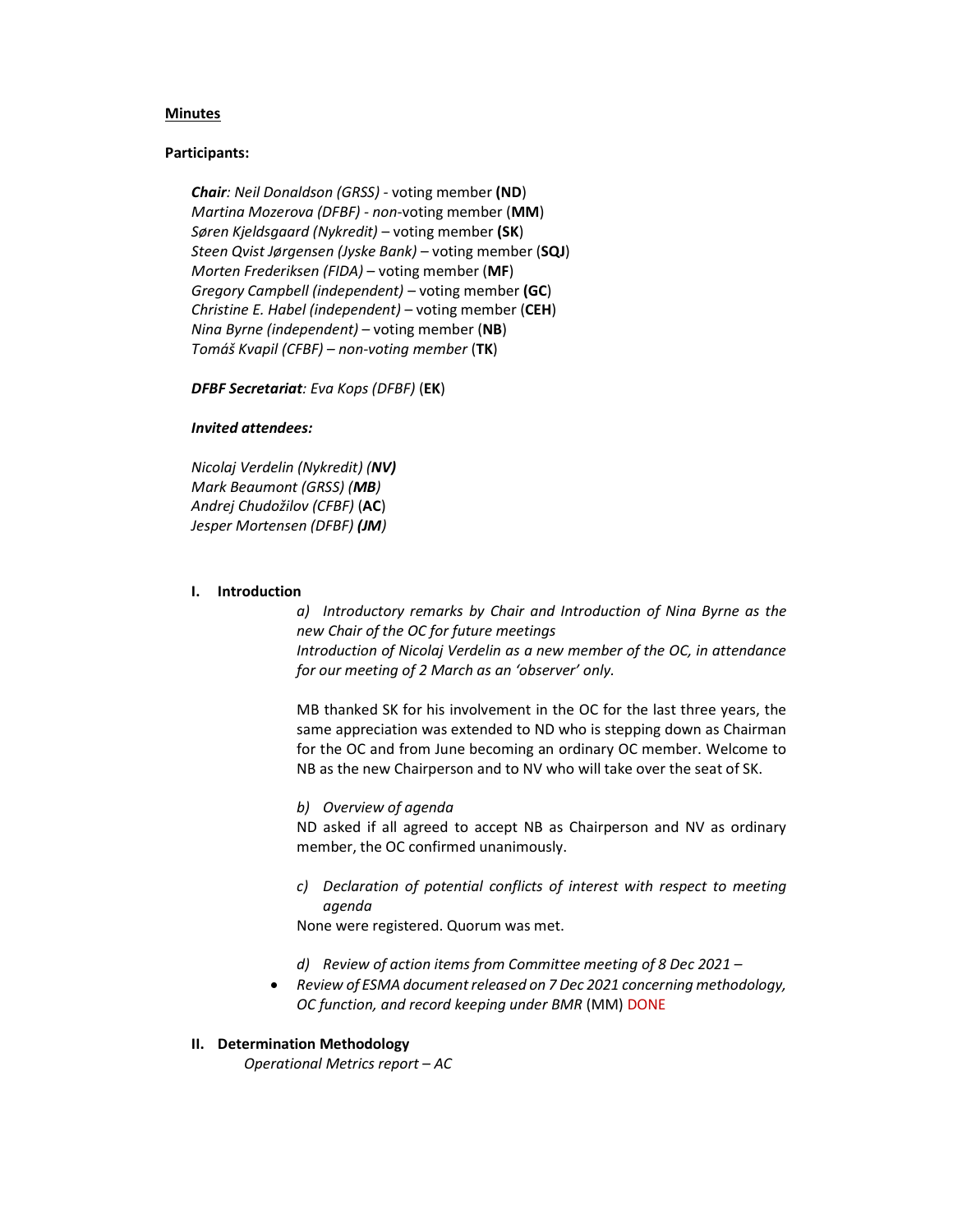- a. CIBOR flagging for 1W / 2W prior to end year. HD reached out to the PB for explanation, response was that reporting had been done based on transactions. There was extensive 1Y flagging on 4 Feb 2022 due to ECB monetary policy meeting and subsequent EUR interest rate move. One PB had ongoing flagging on 3M throughout the reporting period, this is due to recalibration of contribution model within the bank and has been reported to HD on previous occasion.
- b. On 4 Feb 2022 CITA had similar flagging as CIBOR on 1Y due to ECB activities.
- c. SWAP static movement flagging on 4 Feb 2022 caused by ECB meeting.
- d. T/N extensive flagging around Dec start and end year as usually seen.

SK shared data on the PBs' ability to predict 1W CIBOR and T/N over year end.

ND asked if the OC agreed to no further action on the metrics report as presented, this was confirmed. GC asked if the sanctions regarding Russia would have an impact on the Danish market, JM said that 1) regarding rates the volatility is currently higher 2) liquidity in market is unchanged in broader terms. DFBF has been addressed by FCA and DFSA to ensure adherence to sanctions, meanwhile the DFBF has no exposure to Russian Banks or Corporates.

NB mentioned the increased risk of cyber-attack, CHE mentioned that legislation has been boosted to improve cyber security on a general level.

#### III. Governance, Regulatory & Supervisory Issues

- a) DFBF Compliance Report Nothing to report.
- b) DFBF Internal Review 2021 Summarizing events in DFBF during the year 2021. One case of new CDR received.
- c) Review of governance artefacts and other documentation

Document changes due to the cessation of CIBOR tenors and Tom/Next transition to DESTR + fixed spread:

- I. DFBF17011A CIBOR Tom/Next Panel Bank Code of Conduct
- II. DFBF17028 Post Publication and Re-determination Policy
- III. DFBF17029A CIBOR Calculation Methodology
- IV. DFBF17029B Tom/Next Calculation Methodology
- V. DFBF17032A CIBOR Tom/Next Benchmark Statement

Due to the upcoming changes to CIBOR and T/N the related policies have been updated.

It was confirmed the spread between T/N and DESTR will be published on/around 25 Mar 2022.

New CIBOR CoC was provided to PBs on 1 Mar 2022 and DFBF will at a later stage ask the PBs to confirm their declaration of compliance.

d) EU Commission Delegated Regulations overview (CDRs 2021/1348, 2021/1349, 2021/1350, 2021/1351 and 2021/1352)

DFBF is up to date on the CDRs released in Aug 2021, these will require minor changes to existing policies.